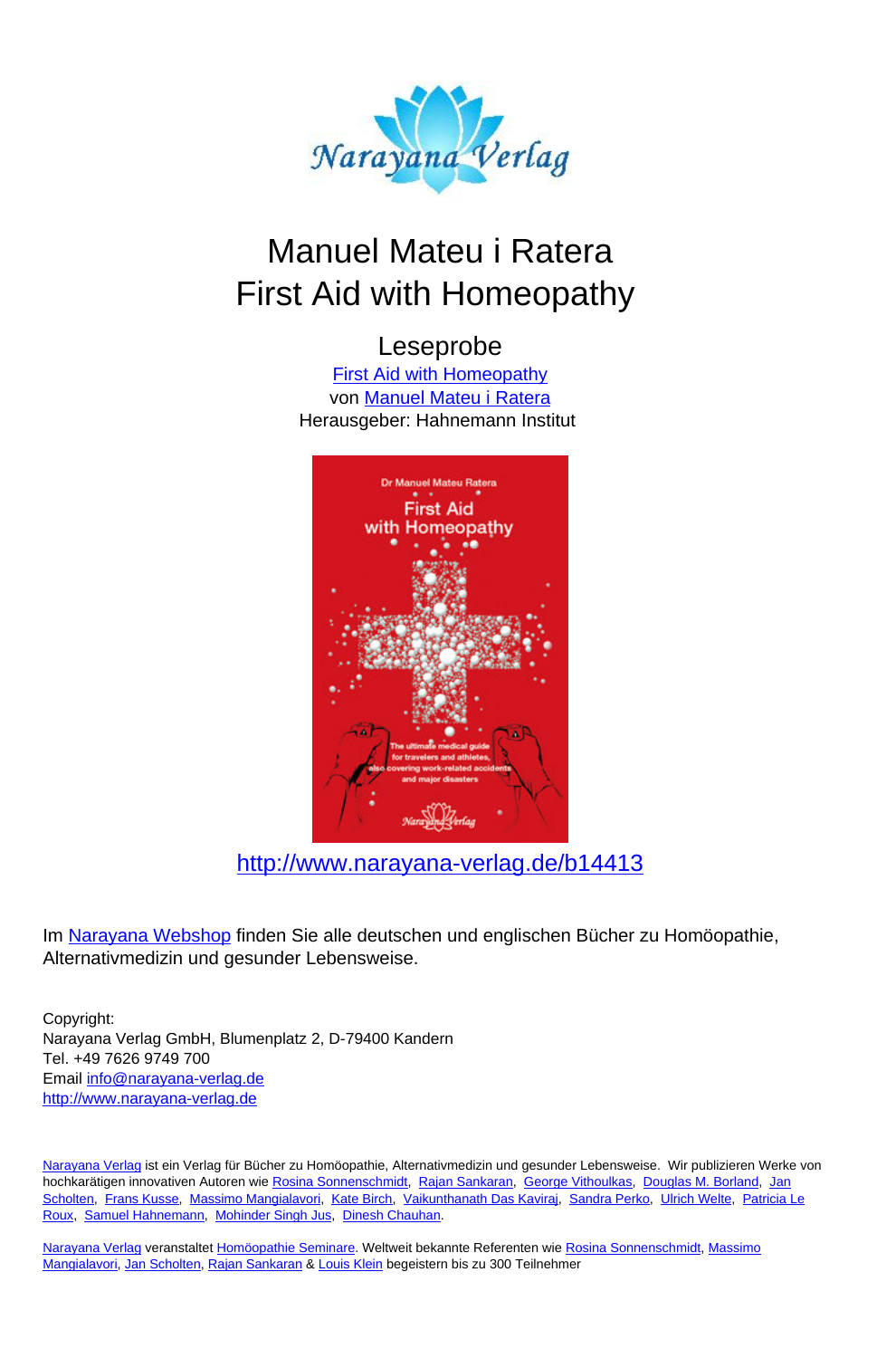Violent paroxistic tachycardia. Loss of voice and hoarseness in singers and speakers. Claustrophobia; other phobias (heights, crowds). Jet lag.

## Arnica Montana

*Arnica* is the **vulnerary** remedy par excellence. Indicated as first remedy for any type of **trauma**, shock, sprains, injuries, and overexertion, accompanied by pain, swelling, **bruising sensation**, and difficulty moving; especially indicated in recent muscle injuries with painful bruises.

- **Muscle pain** causes loss of strength; feeling that the bed on which he rests is too hard, causing him to constantly move from one place to another, seeking a soft place. He is **afraid of being touched** or someone running into him if he is approached. Hypersensitive to pain.
- Another cause of pain and muscle fatigue is **continuous and strenuous exertion**, whether physical, mental or from sexual excesses. It is therefore indicated in painful stiffness after long walks or long distance races (marathon, mountain trekking) especially in non-trained athletes who, after a long period of intense effort and exhaustion, are fatigued, sore, and bruised. Also indicated in chest pain caused by prolonged episodes of coughing, especially pertussis.

Caution: ice applications reduce the effectiveness of *Arnica*.

It is one of the 14 compounds of Traumeel *®*.

- In brain trauma, whether external (mechanical) or internal (stroke), when the patient remains in a **stuporous** state; correctly answers the questions but **falls back into a stupor,** as in the typhoid cases.
- **Post traumatic fever**, drowsiness, and acidic sweating. Stuporous fevers in which the patient responds and falls asleep again, saying that he is fine and wanting to be left in peace.
- Prevents postpartum haemorrhage and puerperal complications if administered immediately after birth. (Mathur)

Mind: the picture is more complex when the case is chronic.

In a bad mood, he wants to be left alone and does not want to be talked to. Pains are intolerable and he is **afraid of being approached and** 

### *Arnica Asteraceae*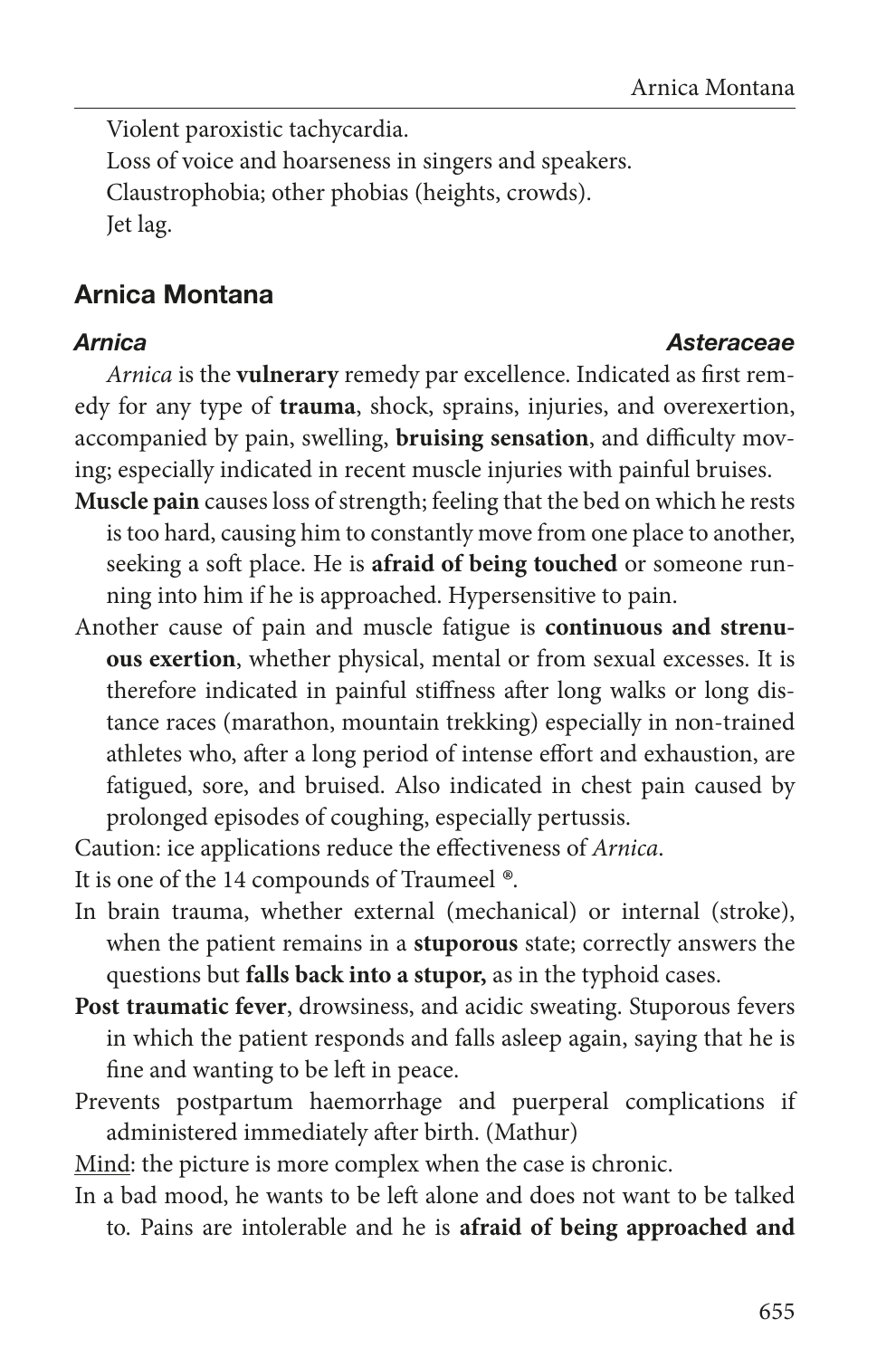**touched**. Lassitude from any effort, even just talking. Forgetful, starts easily, and is very excitable. He has a curious mindset: when seriously ill, he says: "I'm fine, no need to call the doctor." Capricious, stubborn, argumentative; can become a subtle authoritarian or a dictator. People who think they are indispensable, who work themselves to death and are **reckless**, so sooner or later they collapse or have an accident. Grandgeorge says: "If the first marathon athlete had taken Arnica, he may not have died on arrival. Why did he want to run so fast without stopping? Why not pass the baton? **Arnica has to understand that he is not alone on earth, he has to delegate** and not attend to the whole world."

- Asteraceae themes: sensation of being hurt, insulted, shocked, bruised, burned, afraid to be touched, hurt or be approached. Numb, stupor. Reacts as a tough guy who can take all the blows, and protects others from getting hurt. (Sankaran)
- Striving for autonomy, independence, bodily integrity. Aversion to any interference or intrusion from the outside, such as operations, medications, vaccinations, or other trauma – anything that violates their boundaries and makes them feel vulnerable. (Scholten)
- *Arnica* essence (Asteraceae Acute miasm): **shock from sudden trauma.**  Life is full of risks, threats, and dangers, with risks of injuries, blows, and insults. To survive I must be strong, hard, dominant, be bold and daring, and if necessary, insults and hit. Striving to have control, be tough and strong in dangerous situations. (Sankaran)

Indications:

Wounds, acute trauma and its consequences.

Concussion, traumatic brain injury, and its consequences (meningitis, epilepsy).

Trauma with stuporous type fever.

Traumatic shock.

Traumatic tooth extraction; post-extraction haemorrhages.

Epistaxis from blow, from washing face or in pertussis.

Pain after dental treatment.

Traumatic mechanical delivery; prevention of haemorrhages and complications.

Stroke, jaundice with the symptoms described.

Fatigue and pain from physical exertion, mental or sexual excesses.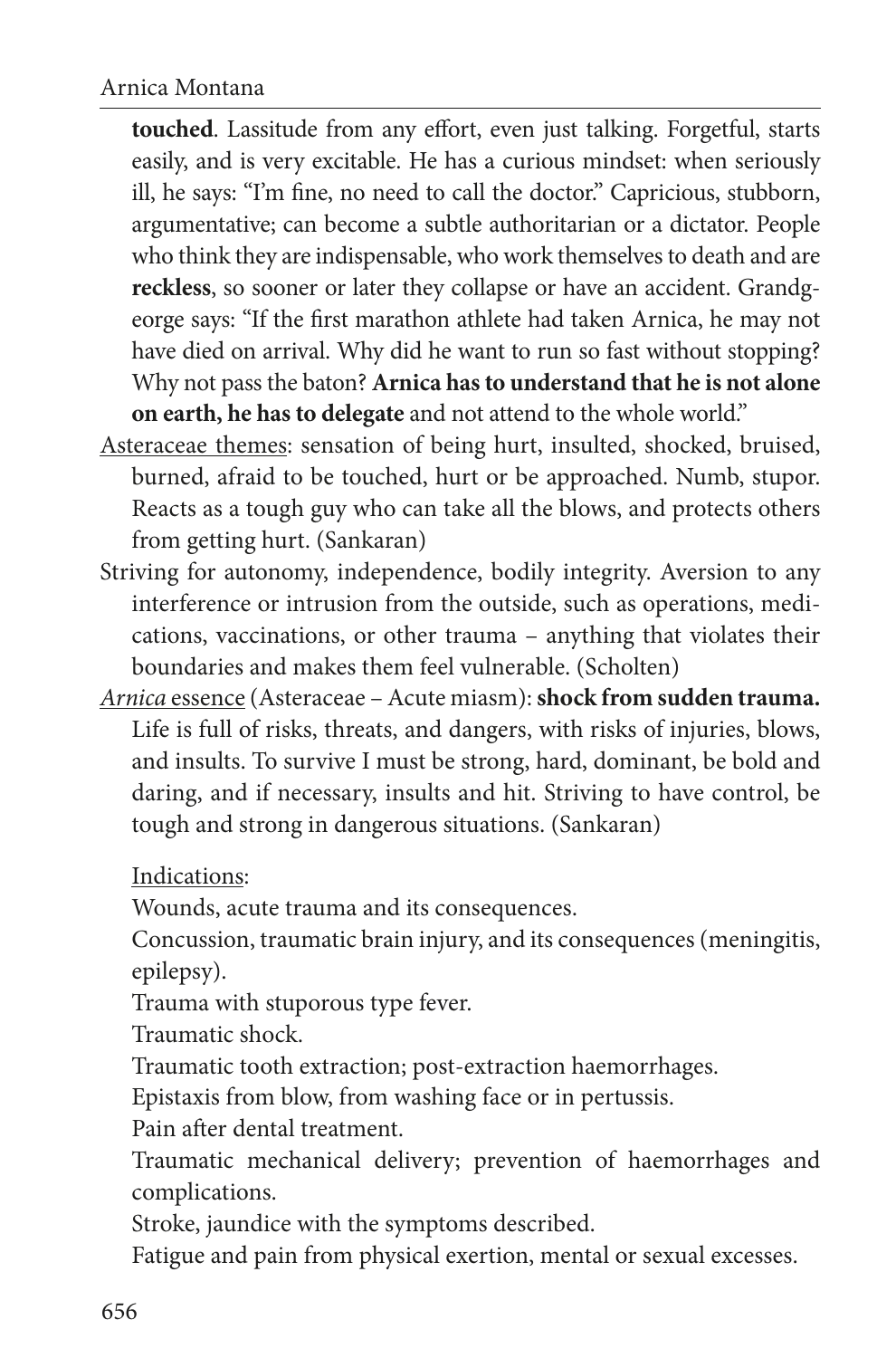Flu fevers with *Arnica* symptoms (pain and drowsiness). Apparent death in the newborn. Angina pectoris. Decompression syndrome (diving). Jet lag.

### Arnica composite®

Composite of 14 remedies in various potencies, acting as a wide spectrum antitraumatic, with the following indications:

- Pain (analgesia).
- Vascular permeability and haemorrhages (hemostatic).
- Infection, inflammation, and suppuration (antiseptic and anti-inflammatory).
- Cicatrization of tissues and bones (cicatrizant).

**Composition**: Arnica 4D, Calendula 4D, Hamamelis 4D, Millefolium 4D, Belladonna 4D, Aconitum 4D, Mercurius solubilis 8D, Hepar sulphuris 8D, Chamomilla vulgaris 4D, Symphytum 4D, Bellis perennis 4D, Echinacea angustifolia 4D, Echinacea purpurea 4D, Hypericum 7D

## Arsenicum album

#### *White arsenic or arsenic trioxide*

*Arsenicum* generally presents severe symptoms in any disease, whether respiratory, infectious, gastrointestinal or cutaneous (burns). It is the main remedy in **severe** and **extensive burns**, **poisonings** from **bad or decaying meat**, in severe forms of **altitude sickness**, in **solar conjunctivitis**, and **gangrenous wounds.**

- There is a great physical and mental **restlessness,** which makes the patient **move from one place to another** without finding rest, even in very debilitating diseases.
- **Weak and exhausted at the slightest effort**; state of prostration and depression disproportionate in relation to the situation. **Anxious and worried** about everything. He is convinced that he is seriously ill and he lives this situation with great **despair and distrust**, to the point of not wanting to give his symptoms and refuse food and medication, saying: "This will not help either..." It is a state of irritable weakness.

As 0<sub>2</sub>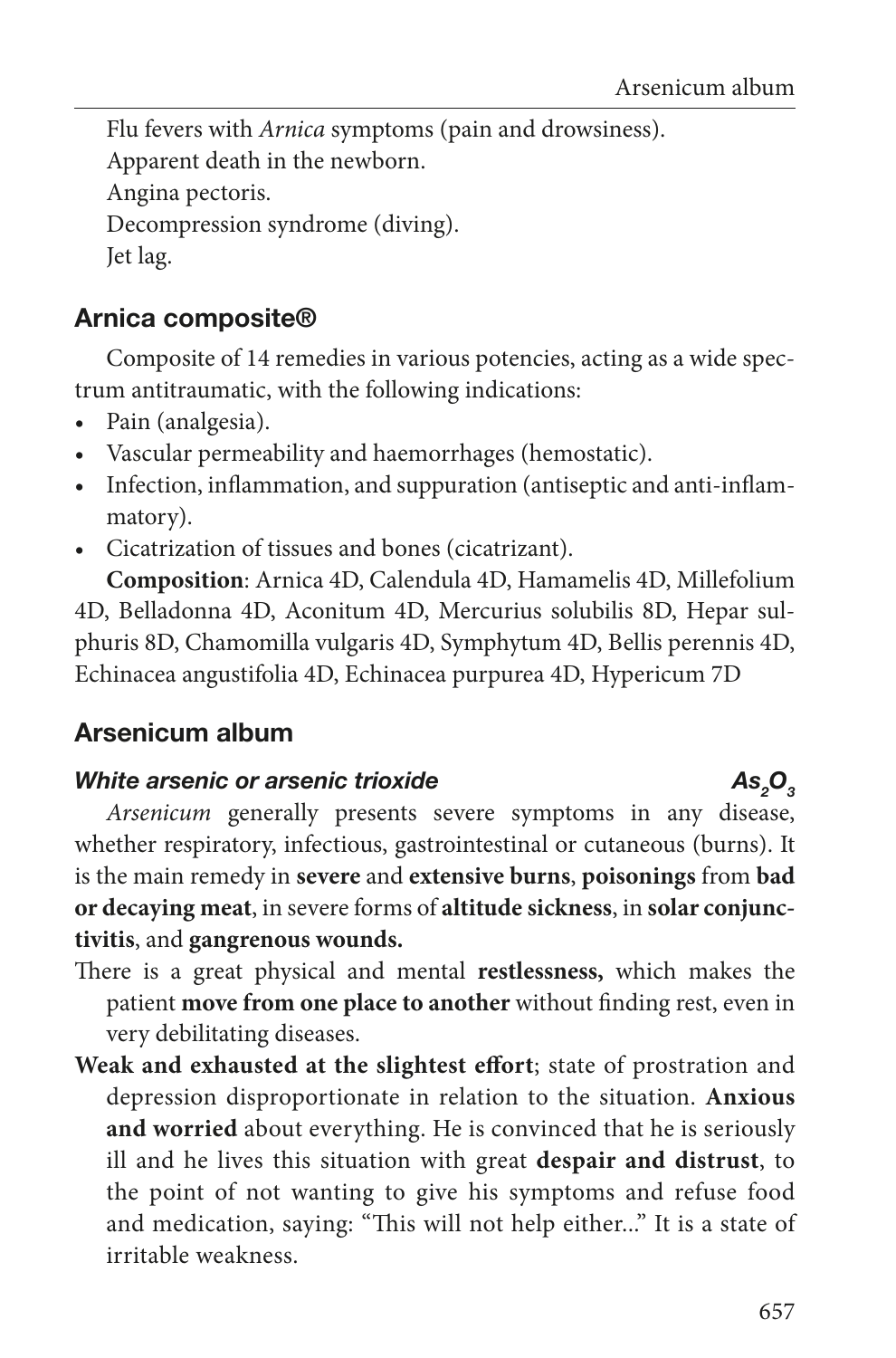- Absence of pain when the inflammation (throat, diarrhoea) would suggest otherwise.
- *Baptisia* is therefore indicated in poisoning by sewer gas (hydrogen sulphide, H2S), especially when it produces febrile sepsis with neurological symptoms (stupor and delirium).
- Leguminosae themes: being split, fragmented, dispersed, scattered, and trying to bring all the pieces together. Seeking to be strongly united, unified (compensation). (Sankaran)
- Fabaceae themes: desire to enjoy life, but it is only "work, work, work". Fear of poverty. Serious, dry. Split between duty and pleasure. Weakness. Confusion. (Scholten)
- *Baptisia* essence: **feeling of being fragmented, in pieces**; has to pick up all the pieces right now; **tries putting all the pieces together; if he succeeds, he is quiet**. (Sankaran)

Indications: Poisoning by sewers gas (see *Pyrogenium*). Septic or typhoid fever, with stupor. Flu and sore throat fever, with stupor.

### Belladonna

#### *Atropa belladonna, Deadly nightshade Solanaceae*

Symptoms can occur from exposure to cold drafts or **sunstroke**. It is one of the best remedies for sunburn, particularly in children. Fits children and persons of plethoric, lymphatic, and bilious constitution, who can become violent and are prone to delirium when sick. Diseases begin **suddenly** and are **violent** in nature. Acute local inflammations with **throbbing pain**, **intense heat, and congestion with redness** of the skin; mucous and serous membranes are affected. **Hypersensitive** to light, shock, pressure, cold, sound, movement, and contact. Aggravated by cold local applications (unlike *Glonoinum*).

In fever and sunstroke, the patient's face looks as if it was **boiling**: face flushed bright red, dilated pupils, fixed stare, startled, as if wild. There is more anger than fear as in *Aconite*. The carotids are pulsating and visible.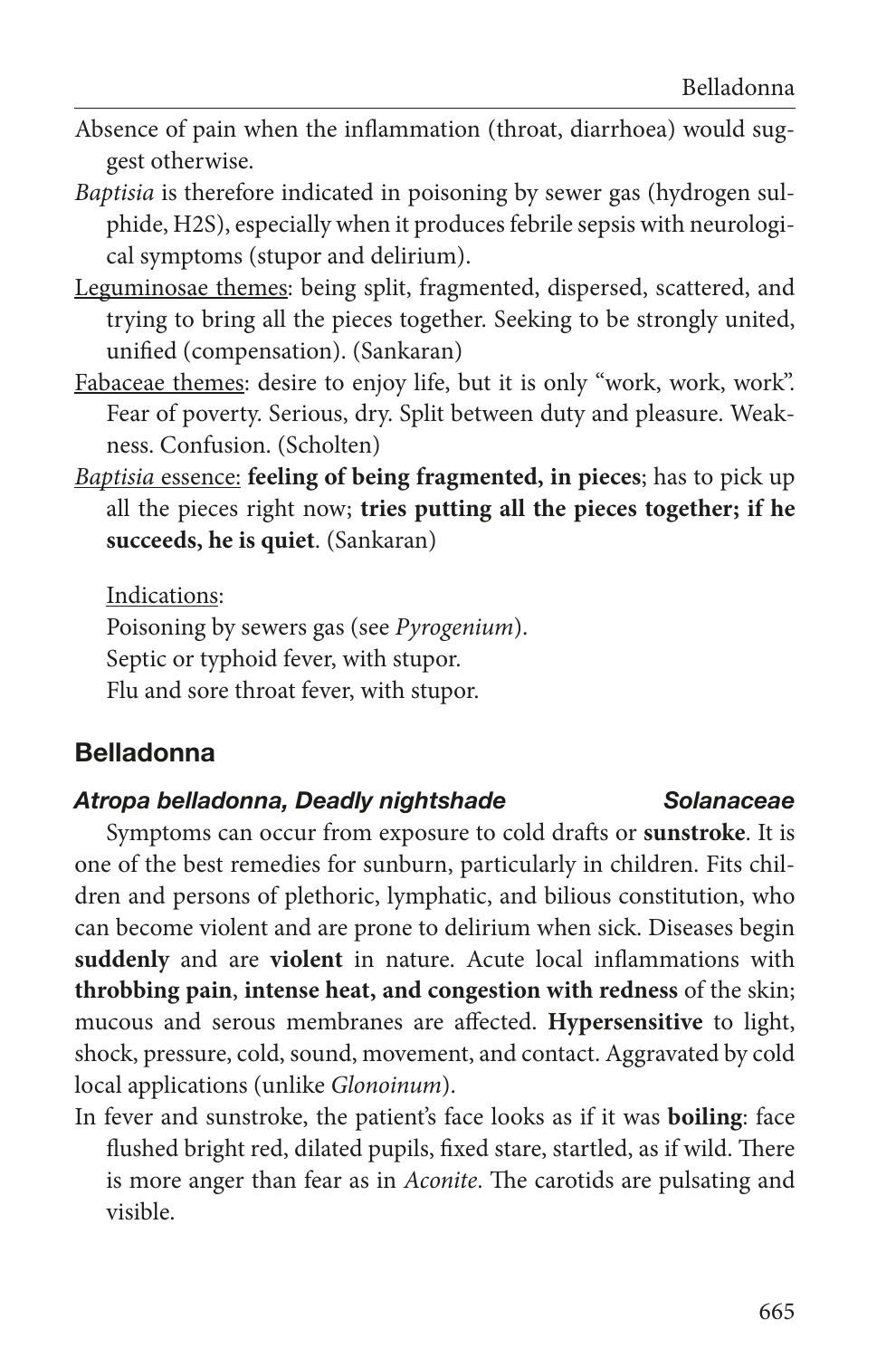- Mind: **hypersensitive to everything**; startled by the slightest stimulus and easily excitable The circulatory storm can result in **furious delirium** with a tendency to bite, scratch, break or escape. This phase may alternate with stupor. Hallucinations and delusions. Fear of ghosts, sees faces, black animals and insects, terrifying, dogs and wolves which threaten him.
- Sensations of spasms and tightness in the neck, liver region, and uterus can accompany the process. The patient is very thirsty but cannot drink (hydrophobia).
- *Belladonna* is one of the components of Traumeel *®* 14 in D2-D4 potencies. Indicated in "localised reaction phases, cerebral sensitivity with cramps and delirium."
- Solanaceae themes: sudden and abrupt violence, rupture, explosion, burst, tear, touch, constriction, fulgurating, violent terror, persecution, murder, life and death issue, black or white. Anesthetised, stupefaction. Reaction: shouting, escaping, acute sensations, hitting and kicking. Brace before danger. (Sankaran)
- Fight or flight: expecting overwhelming hidden dangers, fighting demons, leading to inner tension, and finally parasympathetic paralysis.(Scholten)
- *Belladonna* essence (Solanaceae Acute miasm): **sudden attacks of violence, explosion, rage and terror**. (Sankaran)

Indications:

Heatstroke and heat exhaustion, especially in children.

Indicated in a wide spectrum of diseases: delirium, congestive early stages of inflammatory or febrile processes (felons, appendicitis, pneumonia, sore throat, and otitis).

Air pilot's disease.

- Nervous disorders and consequences of fright; fear with the indicated symptoms.
- Poisonous and hallucinogenic mushroom poisoning.

Neuralgic pain after amputation.

Japanese encephalitis.

Hypertensive crisis.

Others: pain in biliary colic, scarlet fever, strokes, apparent death of newborn, phlebitis, madness after a scare or an upset, and tendency to suicide during alcoholic intoxication.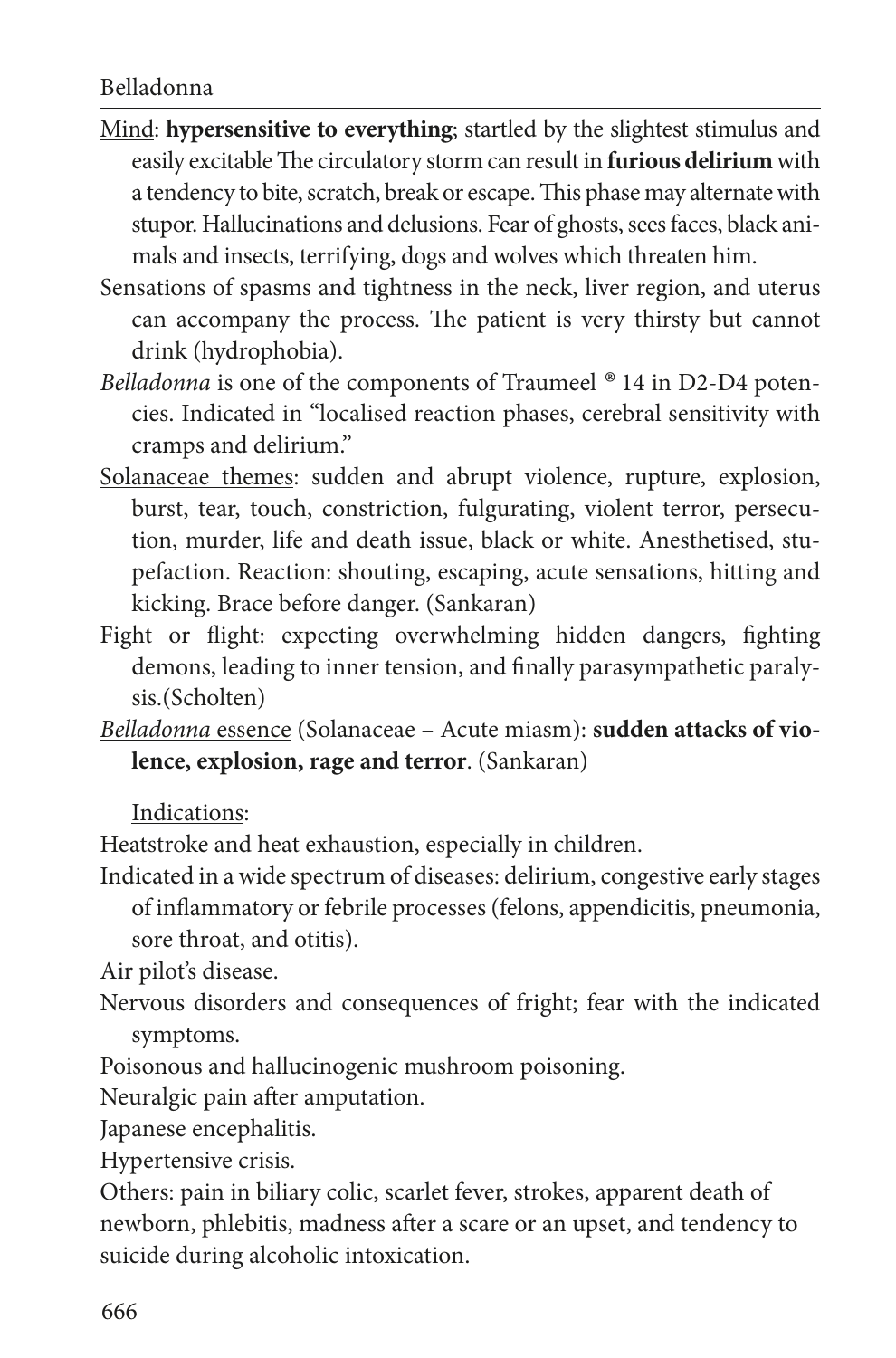Rabies prophylaxis (with *Lyssinum*).

*Calcium carbonicum* or *Sulphur* can complement its action afterwards.

# Bellis perennis

#### *Daisy Asteraceae*

From the same family as *Arnica* and *Calendula*, it is also a plant with **vulnerary** effects, especially useful in soft tissue injuries, **glands** (especially the breasts) and **when the body is suddenly chilled or wet**. Similar to *Arnica*, it acts on muscle fibres and blood vessels with **intense pain**, joint weakness as if it was twisted, and venous congestion from blows. One of the best remedies when the blow affects highly irrigated tissues.

- **Hardening, nodules** and swelling in the breasts **after a blow** (see *Conium*); breast cancer after chest trauma. Swelling and hardening of any gland after a blow. Prone to cysts and keloid scars.
- Consequences of **nerve injuries** with intense pain and intolerance to **cold baths**. Deep trauma or septic wounds, especially in pelvis and abdomen. Paralysis from bathing in a river in summer.
- Problems due to cold food or drink when the body is hot: this is one of its main characteristics.
- When the swelling remains in trauma, after treatment with *Arnica*.
- Uterine disorders during **pregnancy** from mechanical cause: difficulty walking from abdominal pain, foetus kicking or moving violently or pelvic pressure from the weight of the foetus. Circulatory stasis in the breasts and varicose veins during pregnancy. Inability to walk during pregnancy.

**Ameliorated by local pressure**, massage, bandaging, and movement.

- Lesions with exudate, swelling, and blood stasis. Congestion from mechanical injury, very sensitive to touch. Tumors after a blow.
- Older workers exhausted by their work, when the mind begins to fail; older people still working. People who have done strenuous physical work or have traveled extensively.
- One of the 14 components of Traumeel*®* in D2 potency. Indicated in: "dislocations, contusions, sensation of irritation in the abdominal wall and cavity, exudative processes, resorption of oedema."
- Asteraceae themes: sensation of being hurt, insulted, shocked, bruised, burnt, afraid to be touched, hurt or be approached. (Sankaran).